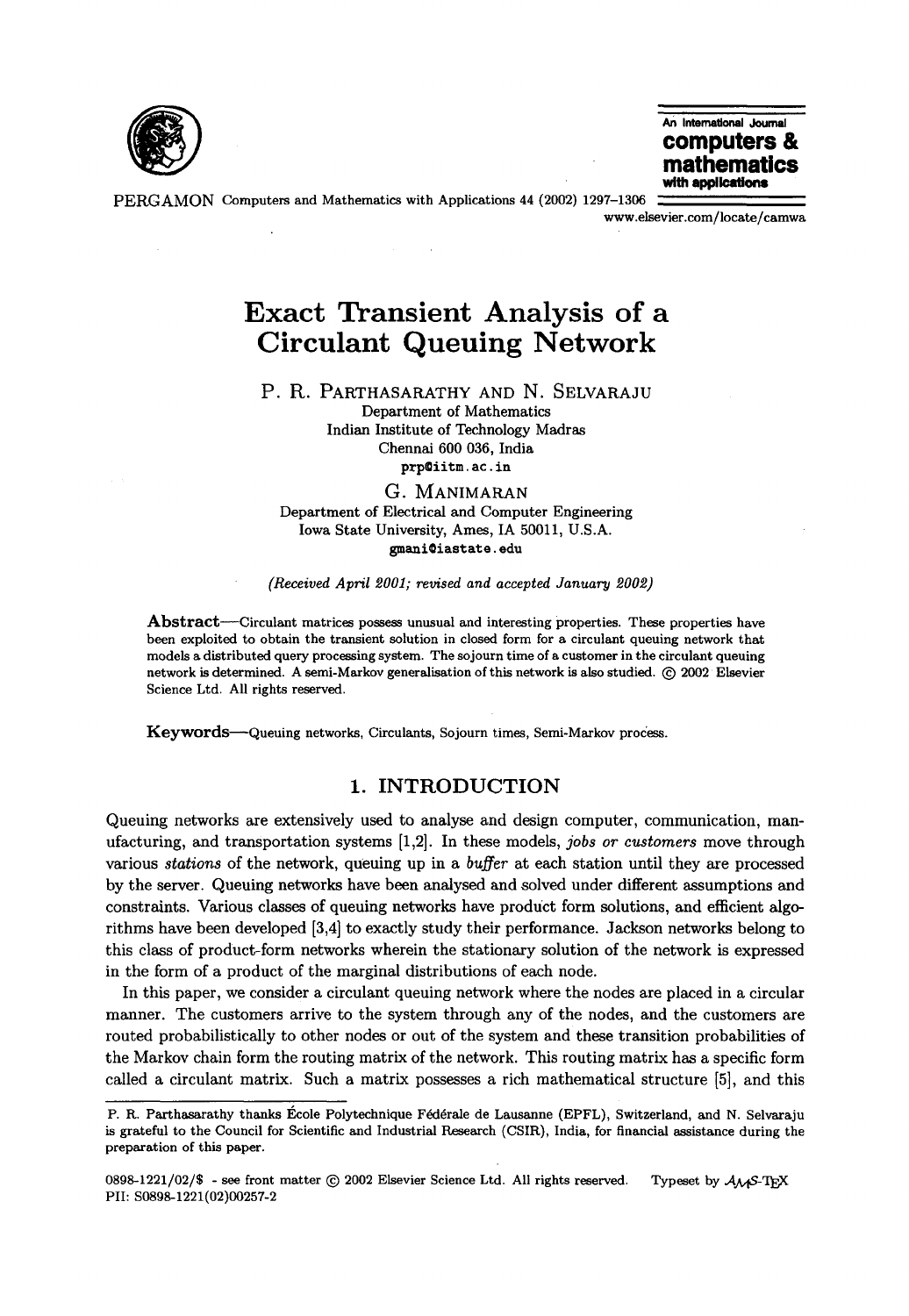makes it possible to derive the transient measures explicitly for the queuing network. Circulant matrices have many connections with problems in physics, image processing, probability and statistics, communication systems, number theory, and geometry.

As an application of this circulant queuing network, we consider a distributed query processing system wherein data are horizontally partitioned, vertically partitioned, and/or mirrored among a group of distributed servers, A typical query processing requires data access from multiple servers. In an unstructured distributed data processing environment over the Internet, it may be required to search all the servers, in the group, to service a given query which is often expensive when the group size increases. However, an important observation is that a typical querying user is often interested in partial data rather than complete data. In such environments, probabilistic query processing plays a vital role wherein the query is processed by a subset of servers selected at random rather than by all the servers. As a result, the outcome of a query is either no data, partial data, or complete data depending on the availability of the requested data at these servers. The servers can be modelled as nodes of a queuing network and can be analysed to obtain various performance measures such as the query processing time.

Our main objective is to study the time-dependent behaviour of this circulant queuing network. Studying the transient behaviour of queuing systems analytically is usually difficult. Although in the study of queuing systems and networks, the emphasis had been on obtaining steady-state solutions, in many potential applications, steady-state measures of system performance simply do not make sense when the practitioner needs to know how the system will operate up to some specified time. Transient solutions are available for a wider class of problems and contribute to a more fine tuned analysis of the costs and benefits of the systems. For example, when buffers are allocated in real time by a central processor, the equilibrium distribution of buffer content may be used to determine the required number of buffers, but the fluctuations will determine the load on the central processor for buffer allocation [6]. Many types of applications in computer and communication systems require time-dependent analysis [7].

The rest of the paper is organised as follows. Section 2 gives some properties of the circulants, Section 3 obtains the transient solution for the circulant network, Section 4 computes sojourn time of a customer in the network, and finally in Section 5, a generalisation of this network is studied.

#### **2. CIRCULANTS**

The built-in periodicity indicates that circulants tie in with Fourier analysis and group theory. Practically every matrix theoretic question involving circulants may be resolved in a closed form [5,8]. For example, in the study of time series, it is often desirable to be able to diagonalize a covariance matrix in a simple manner [9].

A circulant of order  $N$  is of the form

$$
\mathbf{A} = \text{circ}(a_0, a_1, \dots, a_{N-1}) \equiv \begin{bmatrix} a_0 & a_1 & a_2 & \cdots & a_{N-1} \\ a_{N-1} & a_0 & a_1 & \cdots & a_{N-2} \\ a_{N-2} & a_{N-1} & a_0 & \cdots & a_{N-3} \\ \vdots & \vdots & \vdots & \ddots & \vdots \\ a_1 & a_2 & a_3 & \cdots & a_0 \end{bmatrix}.
$$

Due to their inherent pattern, circulants possess a number of interesting properties. If A and B are circulants of order N and  $\alpha_k$  are scalars, then  $A^T$ ,  $A^*$  (conjugate transpose of A),  $\alpha_1 A + \alpha_2 B$ , AB, and  $\sum_{k=0}^{r} \alpha_k \mathbf{A}^k$  are circulants. Moreover, A and B commute. If A is nonsingular, its inverse is a circulant.

Let  $w = \exp(2\pi i/N) = \cos 2\pi/N + i \sin 2\pi/N$  be a primitive N<sup>th</sup> root of unity. We use the following properties in our analysis:  $w^N = 1$ ,  $w\bar{w} = 1$ ,  $\bar{w}^k = w^{-k} = w^{N-k}$ ,  $1 + w + w^2 + \cdots$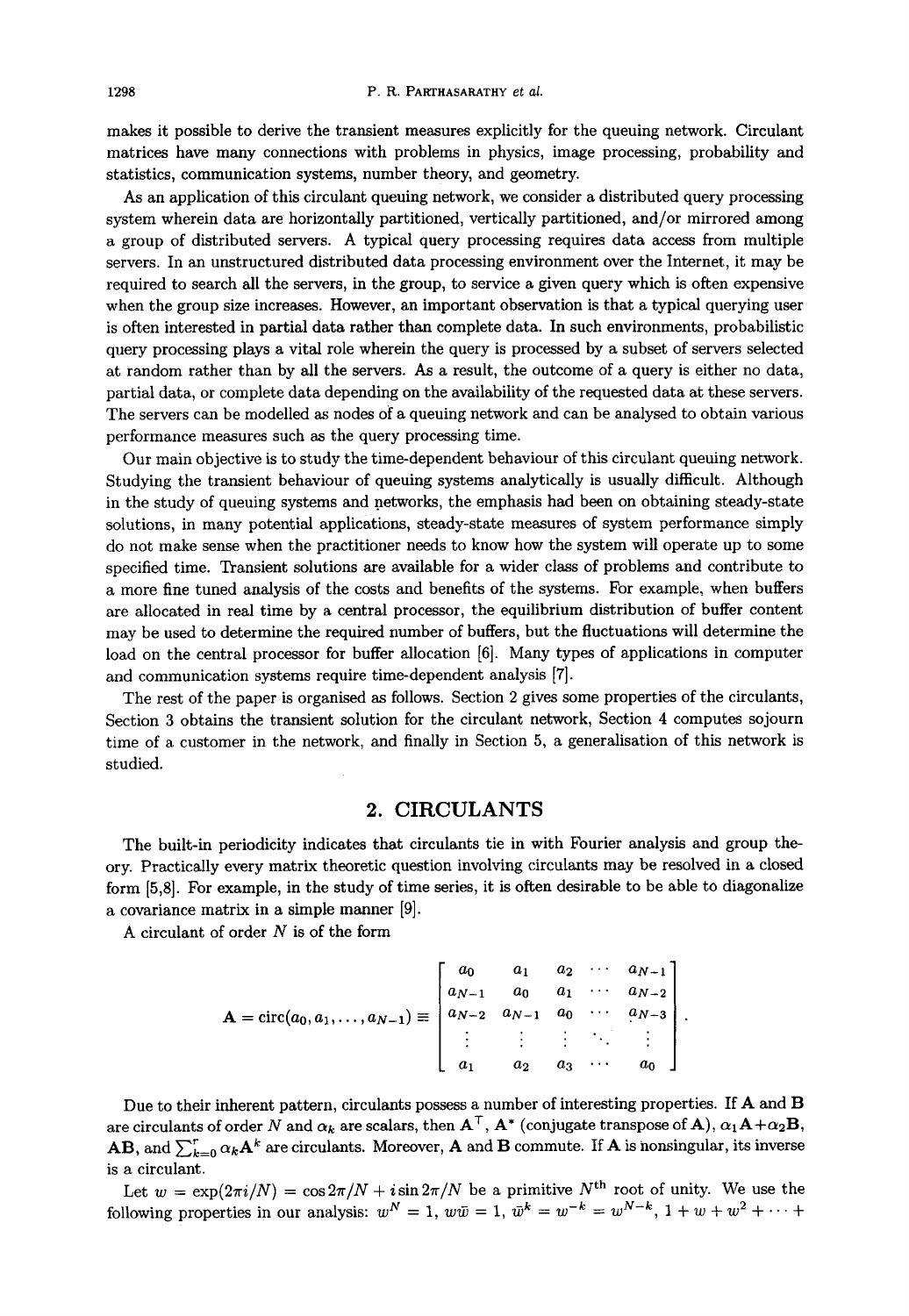$w^{N-1} = 0$ , and if N is even,  $w^{N/2} = -1$ . Also,

$$
\sum_{j=0}^{N-1} w^{(n-k)j} = \begin{cases} N, & k = n, \\ 0, & k \neq n. \end{cases}
$$
 (2.1)

Associate with the N-tuple  $(a_0, a_1, \ldots, a_{N-1})$  the polynomial, known as the *representer polynomial* of the circulant,

$$
p(x) = a_0 + a_1 x + \cdots + a_{N-1} x^{N-1}
$$

Then the eigenvalues of **A** are  $p(1), p(w), p(w^2), \ldots, p(w^{N-1})$ .

Circulants have an interesting diagonalization in terms of Fourier matrices,  $viz$ .

$$
\mathbf{A} = \mathbf{F}^* \mathbf{\Lambda} \mathbf{F},\tag{2.2}
$$

where  $\Lambda = \text{diag}(p(1), p(w), p(w^2), \ldots, p(w^{N-1}))$ , and

$$
\mathbf{F}^* = \frac{1}{\sqrt{N}} \begin{pmatrix} 1 & 1 & 1 & \cdots & 1 \\ 1 & w & w^2 & \cdots & w^{N-1} \\ 1 & w^2 & w^4 & \cdots & w^{2N-2} \\ \vdots & \vdots & \vdots & \ddots & \vdots \\ 1 & w^{N-1} & w^{2N-2} & \cdots & w^{(N-1)^2} \end{pmatrix}
$$
(2.3)  

$$
= \frac{1}{\sqrt{N}} \begin{pmatrix} 1 & 1 & 1 & \cdots & 1 \\ 1 & w & w^2 & \cdots & w^{N-1} \\ 1 & w^2 & w^4 & \cdots & w^{N-2} \\ \vdots & \vdots & \vdots & \ddots & \vdots \\ 1 & w^{N-1} & w^{N-2} & \cdots & w \end{pmatrix}.
$$
(2.4)

Observe that **F** is symmetric and unitary, i.e.,  $\mathbf{F}^{-1} = \mathbf{F}^*$ . Conversely, if  $\Lambda = \text{diag}(a_0, a_1, a_2)$  $\ldots$ ,  $a_{N-1}$ ), then  $\mathbf{F}^*\mathbf{\Lambda}\mathbf{F}$  is a circulant, and this may be useful to study inverse problems.

### 3. TRANSIENT SOLUTION

We consider an open Markovian network where the N nodes, numbered as  $0, 1, 2, \ldots, N-1$ , are placed on a circle to which the customers arrive, which then move from node to node or out of system according to the following continuous time Markov chain: a customer at any node at time t will have moved to a node that is j steps to it clockwise, for  $j = 1, 2, \ldots, N - 1$ , by time  $t + \Delta t$  with probability  $\lambda_j \Delta t + o(\Delta t)$  (moving j steps clockwise is the same as moving  $N - j$ steps counterclockwise), and a customer at node  $i$  at time  $t$  will have moved out of the system by time  $t + \Delta t$  with probability  $\mu \Delta t + o(\Delta t)$ . Suppose that the system starts with  $a_i$  customers at node i at time zero, and in addition, suppose that new customers arrive at the system as a Poisson stream with rate  $\alpha_i$  at node i and let  $\alpha = \alpha_0 + \alpha_1 + \cdots + \alpha_{N-1}$ . We assume that the capacities of the nodes are infinite and all the customers in the system are assumed to behave independently of one another in the sense that the original customers present in the system at the initial time zero will subsequently behave independently of all the new customers who will enter the system after time zero. The analysis is similar to the one used by Purdue [10] for stochastic compartmental models.

The solution for the state of the system at time  $t(> 0)$  can be written as a sum of two independent random vectors,

$$
\begin{bmatrix} Z_0(t) \\ Z_1(t) \\ \vdots \\ Z_{N-1}(t) \end{bmatrix} = \begin{bmatrix} X_0(t) \\ X_1(t) \\ \vdots \\ X_{N-1}(t) \end{bmatrix} + \begin{bmatrix} Y_0(t) \\ Y_1(t) \\ \vdots \\ Y_{N-1}(t) \end{bmatrix},
$$
(3.1)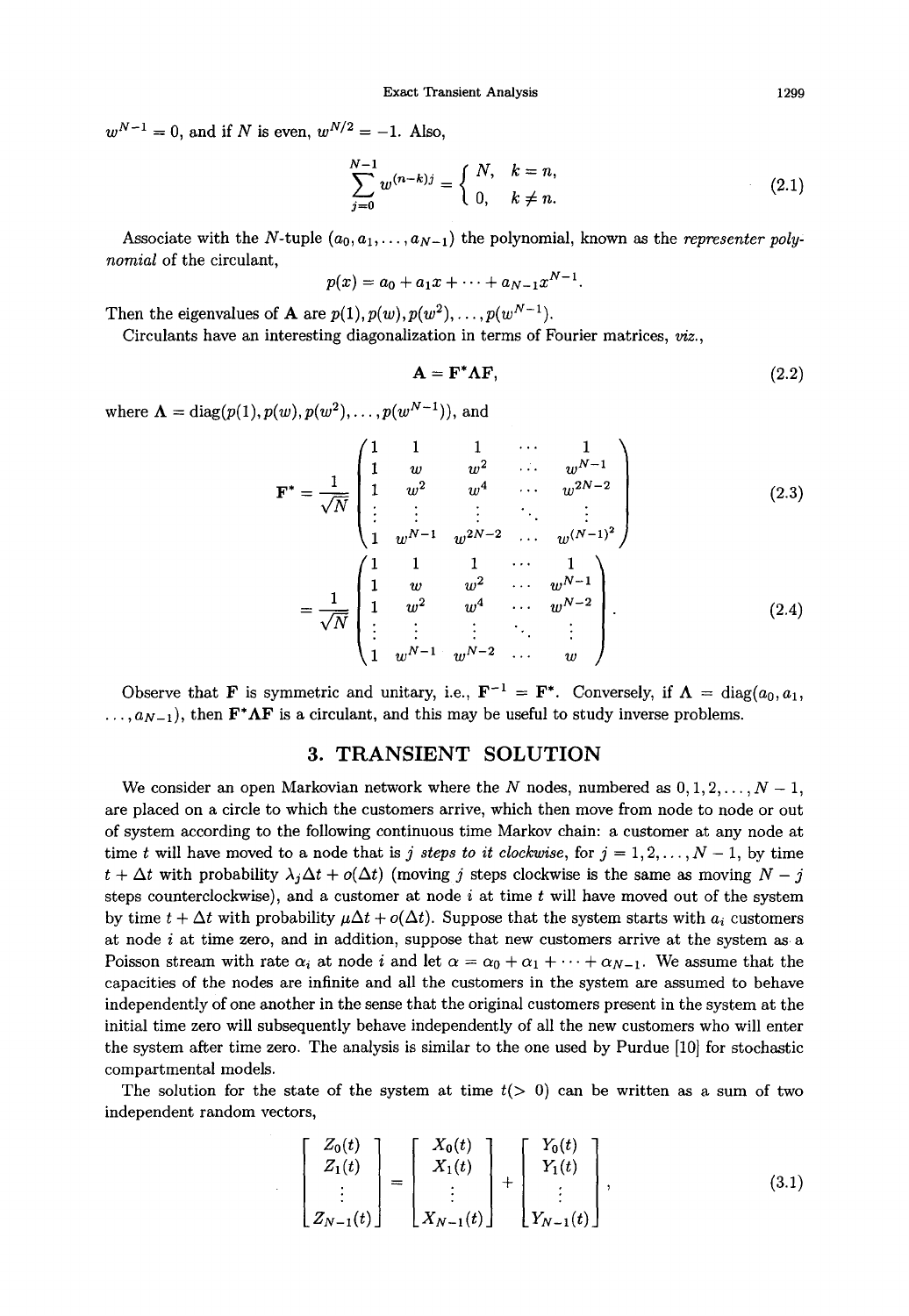where  $Z_i(t)$  is the *total* number of customers at node *i* at time *t*,  $X_i(t)$  is the number of *original* customers at node i at time t, and  $Y_i(t)$  is the number of *new* customers (those who entered the system after initial time) at node  $i$  at time  $t$ .

First, let us determine the distribution of  $X_i(t)$ . Let  $X_{ij}(t)$  be the number of customers which were at node  $i$  at time zero and which are at node  $j$  at time  $t$ . Then

$$
X_j(t) = \sum_{i=0}^{N-1} X_{ij}(t), \qquad j = 0, 1, 2, \ldots, N-1,
$$

with  $X_{ij}(t)$  being binomial with parameters  $a_i$  and  $P_{ij}(t)$ , where  $P_{ij}(t)$  is the probability that a customer who was at  $i$  at time zero is at  $j$  at time  $t$ .

Next, we have to determine the distribution of  $Y_i(t)$ . If  $P_i(t)$  is the probability that a customer is,  $t$  units of time after having entered the system, at node  $j$ , then

$$
P_j(t) = \sum_{i=0}^{N-1} \frac{\alpha_i}{\alpha} P_{ij}(t).
$$

If we let

$$
M_j(t) = \alpha \int_0^t P_j(u) \, du,
$$

then  $Y_0(t), Y_1(t), \ldots, Y_{N-1}(t)$  are independent and  $Y_i(t)$  has a Poisson distribution with mean  $M_i(t)$ .

The major difficulty is the determination of  $P_{ij}(t)$ . The  $P_{ij}(t)$ s when considered all together satisfy the matrix differential equations

$$
\frac{d\mathbf{P}(t)}{dt} = \mathbf{P}(t)\mathbf{U},
$$

where  $P(t)$  is the  $N \times N$  matrix of  $P_{ij}(t)$ s (with  $P(0) = I$ ) and the other matrix U being defined as

$$
\mathbf{U} = \begin{bmatrix} \lambda_0 - \mu & \lambda_1 & \lambda_2 & \cdots & \lambda_{N-1} \\ \lambda_{N-1} & \lambda_0 - \mu & \lambda_1 & \cdots & \lambda_{N-2} \\ \lambda_{N-2} & \lambda_{N-1} & \lambda_0 - \mu & \cdots & \lambda_{N-3} \\ \vdots & \vdots & \vdots & \ddots & \vdots \\ \lambda_1 & \lambda_2 & \lambda_3 & \cdots & \lambda_0 - \mu \end{bmatrix},
$$
(3.2)

with  $\lambda_0$  defined implicitly by  $\lambda_0 + \lambda_1 + \lambda_2 + \cdots + \lambda_{N-1} = 0$ . The solution is given by

$$
\mathbf{P}(t) = e^{\mathbf{U}t}
$$
  
=  $e^{-\mu t} \mathbf{F}^*$  diag  $\left(1, e^{p(w)t}, e^{p(w^2)t}, \dots, e^{p(w^{N-1})t}\right) \mathbf{F}$   
=  $\left(\left(\frac{1}{N}e^{-\mu t} \sum_{k=0}^{N-1} w^{(i-j)k} e^{p(w^k)t}\right)\right),$ 

where the polynomial  $p(x)$  is defined as

$$
p(x) = \lambda_0 + \lambda_1 x + \cdots + \lambda_{N-1} x^{N-1}.
$$

Thus,

$$
P_{ij}(t) = \frac{1}{N} e^{-\mu t} \sum_{k=0}^{N-1} w^{(i-j)k} e^{p(w^k)t}
$$
  
= 
$$
\frac{1}{N} e^{-\mu t} [1 + S_{ij}(t)], \qquad \text{using } p(1) = 0,
$$
 (3.3)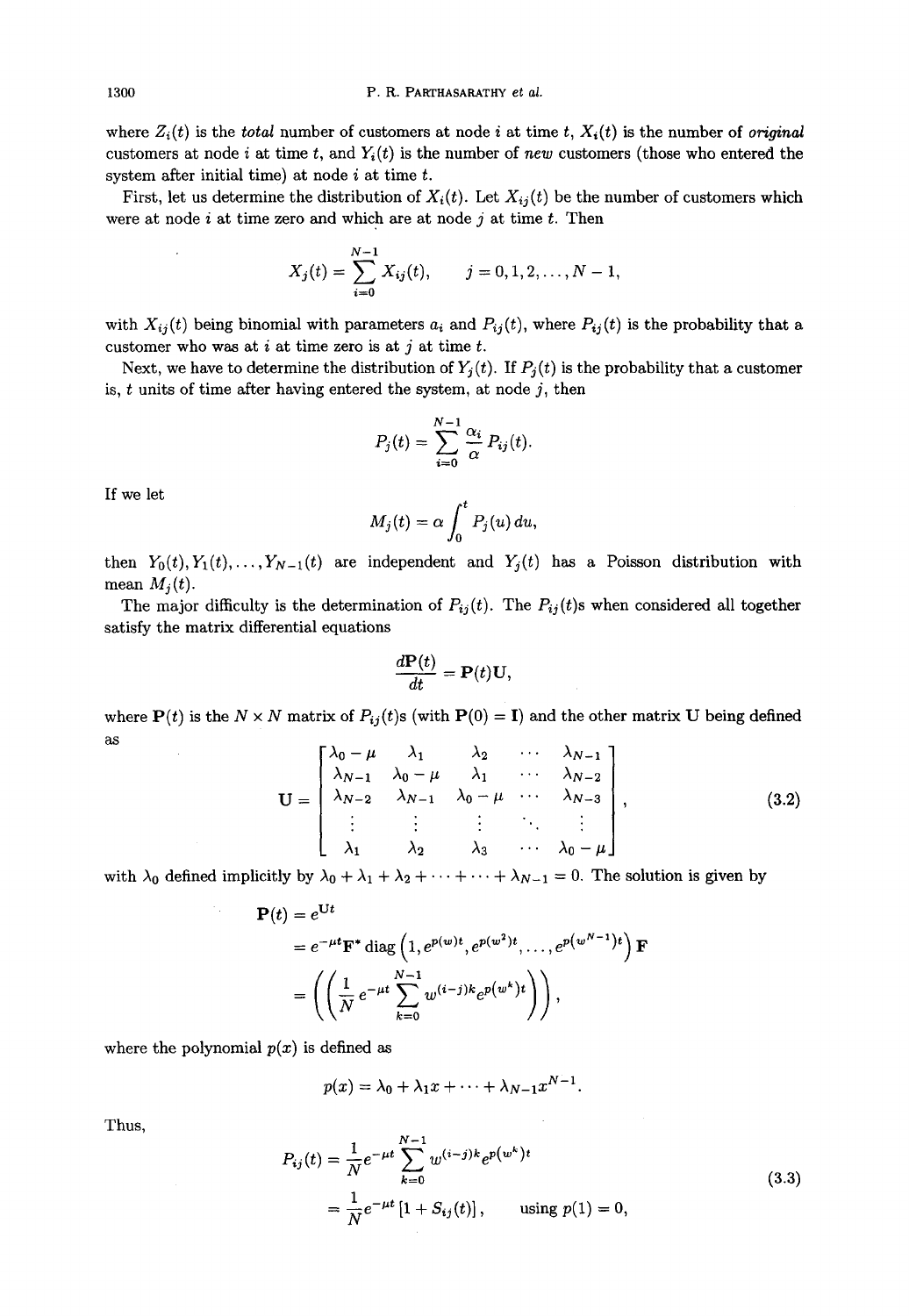where

$$
S_{ij}(t) = \sum_{k=1}^{N-1} w^{(i-j)k} e^{p(w^k)t}.
$$

Putting  $t = 0$  in (3.3), we retrieve the initial condition using (2.1).

The probabilities in  $(3.3)$  are indeed real. If N is odd,

$$
S_{ij}(t) = \left(\sum_{k=1}^{(N-1)/2} + \sum_{k=(N+1)/2}^{N-1}\right) w^{(i-j)k} e^{p(w^k)t}
$$
  
= 
$$
\sum_{k=1}^{(N-1)/2} \left(w^{(i-j)k} e^{p(w^k)t} + \bar{w}^{(i-j)k} e^{p(\bar{w}^k)t}\right)
$$
  
= 
$$
2 \sum_{k=1}^{(N-1)/2} \text{RI}\left[w^{(i-j)k} e^{p(w^k)t}\right]
$$
  
= 
$$
2 \sum_{k=1}^{(N-1)/2} \cos\left[\frac{2\pi(i-j)k}{N} + t \sum_{r=0}^{N-1} \lambda_r \sin\frac{2\pi kr}{N}\right] \exp\left[t \sum_{r=0}^{N-1} \lambda_r \cos\frac{2\pi kr}{N}\right].
$$

If  $N$  is even, there will be another term without trigonometric functions, and thus,

$$
S_{ij}(t) = \left(\sum_{k=1}^{N/2-1} + \sum_{k=N/2+1}^{N-1}\right) w^{(i-j)k} e^{p(w^k)t} + w^{(i-j)N/2} e^{p(w^{N/2})t}
$$
  
= 
$$
2 \sum_{k=1}^{N/2-1} \cos \left[\frac{2\pi (i-j)k}{N} + t \sum_{r=0}^{N-1} \lambda_r \sin \frac{2\pi kr}{N}\right] \exp \left[t \sum_{r=0}^{N-1} \lambda_r \cos \frac{2\pi kr}{N}\right] + (-1)^{i-j} e^{P(-1)t},
$$

where  $p(-1) = \lambda_0 - \lambda_1 + \lambda_2 - \cdots - \lambda_{N-1}$  and we have used  $w^{N/2} = -1$ .

It is interesting to note that the complete solution can be written in terms of the probabilities  $P_{ij}(t), i, j = 0, 1, 2, \ldots, N - 1$ . The steady-state distribution of the system is

$$
\lim_{t\to\infty}\Pr\left[\mathbf{Z}(t)=\mathbf{n}\right]=\prod_{i=0}^{N-1}e^{-\theta}\frac{\theta^{n_i}}{n_i!},
$$

where  $\mathbf{n} = [n_0, n_1, \dots, n_{N-1}]^\top$  and  $\theta = \alpha/(\mu + \lambda_1 + \lambda_2 + \dots + \lambda_{N-1}).$ 

## 4. SOJOURN TIME OF A CUSTOMER

The sojourn time of a customer in queuing networks is a vital performance measure as it may represent, for example, the query processing time in the circulant queuing network. In this section, we find the probability distribution that a typical customer having entered the system stays within the network at time t using the concept of phase distributions.

A continuous *phase distribution* is the distribution of time until absorption in an absorbing Markov process [11]. If we consider the movement of a customer in the above analysis, we can see that eventually the customer leaves the system. If we introduce a state, say  $N$ , representing the absorption state, then the states  $0, 1, 2, \ldots, N - 1$  are transient states. To calculate an equation for the distribution function of a phase distribution, let the generator matrix be partitioned as

$$
\left[\begin{array}{c|c}\n\mathbf{U} & \mathbf{A} \\
\hline\n\mathbf{0} & 0\n\end{array}\right],
$$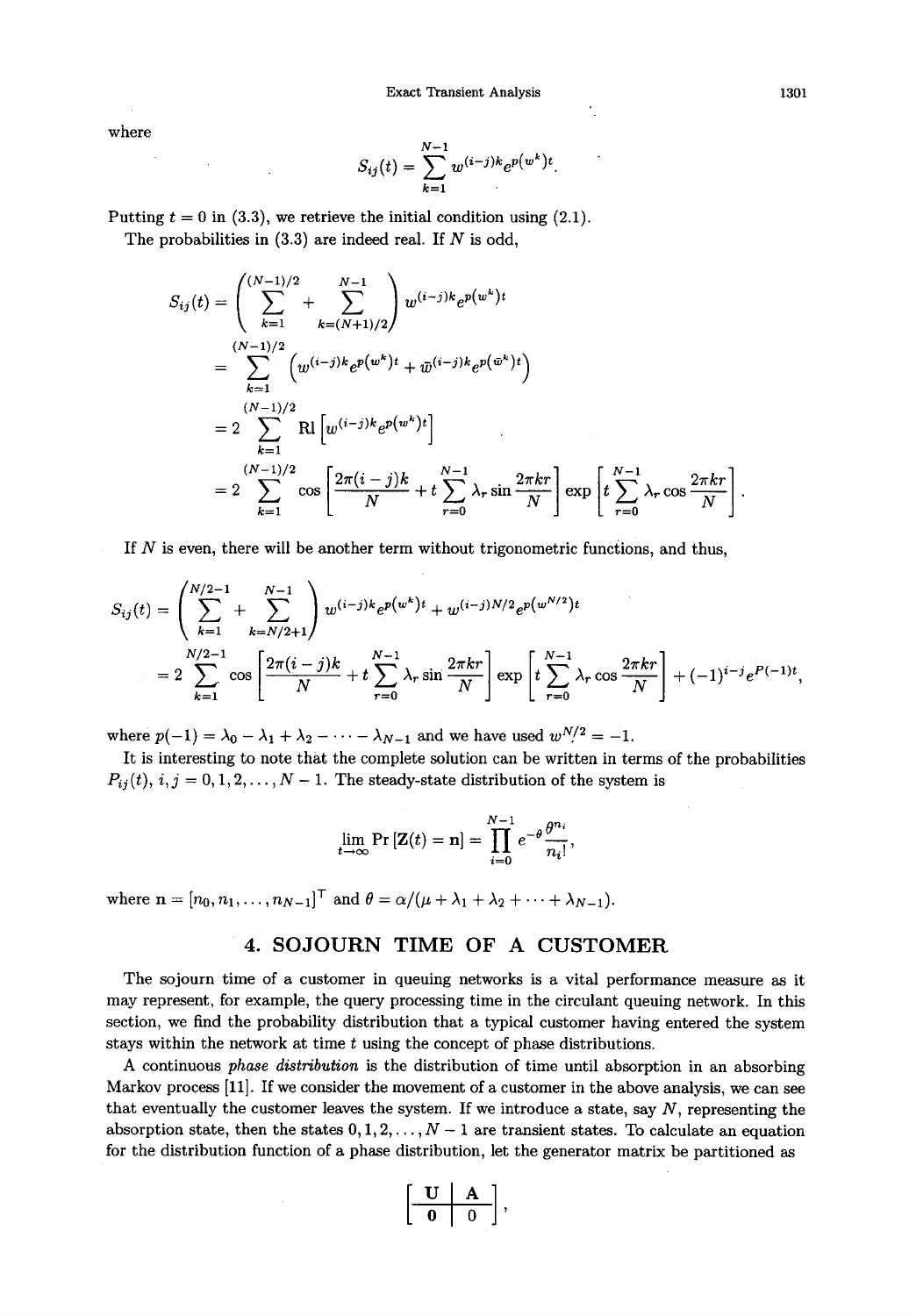where U is given in (3.2), and A is the  $N \times 1$  vector of all  $\mu$ . If  $\bar{P}(0) = [\beta_0, \beta_1, \dots, \beta_{N-1}, \beta_N] =$  $[\beta,\beta_N]$  and  $\bar{\mathbf{P}}(t) = [P_0(t), P_1(t),\ldots,P_{N-1}(t),P_N(t)],$  then the solution to the Kolmogorov forward equations can be written as

$$
\bar{\mathbf{P}}(t) = \beta e^{\mathbf{U} t}.
$$

The probability that the customer has not gone out by time t is given by  $\bar{P}(t)e$ . We can write the distribution function of the absorption time, a random variable denoted by  $X$ , for the transient matrix U as

$$
F_X(t) = 1 - \bar{P}(t)e = 1 - \beta e^{Ut}e
$$
  
=  $1 - \sum_{i=0}^{N-1} \beta_i \sum_{j=0}^{N-1} P_{ij}(t),$ 

which can be rewritten as

$$
F_X(t) = 1 - \sum_{i=0}^{N-1} \beta_i \sum_{j=0}^{N-1} \frac{1}{N} e^{-\mu t} \sum_{k=0}^{N-1} w^{(i-j)k} e^{p(w^k)t}.
$$

## **5. A SEMI-MARKOV GENERALISATION**

One of the major disadvantages of the time-homogeneous open Markovian network model discussed in previous sections is that the time spent in each node of the network is an exponential random variable. It is desirable to study a more general setup in which the delays at the nodes are general random variables. Such a degree of generality is introduced by using semi-Markov processes (see [12] for basic definitions and properties).

We consider a queuing network with the same setup as in the previous sections except that here the sojourn time of a customer at the nodes follows a general distribution. On entering the network, a customer's progress is assumed to be a semi-Markov process. A customer who leaves the network is said to be in node  $N$  and may not reenter.

For a given customer, let  $X_n$  denote the node entered at the  $n<sup>th</sup>$  transition of the customer within the network, and let  $T_n$  be the epoch of this transition. Then we have by the assumption

$$
\Pr\{X_{n+1} = j, T_{n+1} - T_n \le t \mid X_0, X_1, T_1, \dots, X_n = i, T_n\} \\
= \Pr\{X_{n+1} = j, T_{n+1} - T_n \le t \mid X_n = i\} \\
= A_{ij}(t), \qquad \text{(say) } 0 \le i, j \le N.
$$

The matrix  $A(t)$  with  $(i,j)$ <sup>th</sup> element  $A_{ij}(t)$  is the semi-Markov matrix associated with the network. We assume that

$$
A_{ij}(t) = \begin{cases} \theta_{j-i}H(t), & i < j \text{ and } i, j = 0, 1, 2, ..., N-1, \\ \theta_{N+j-i}H(t), & i > j \text{ and } i, j = 0, 1, 2, ..., N-1, \\ \left(1 - \sum_{m=1}^{N-1} \theta_m\right)H(t), & i = 0, 1, 2, ..., N-1 \text{ and } j = N, \\ 0, & i = N \text{ and } j = 0, 1, 2, ..., N-1, \\ H(t), & i = N \text{ and } j = N, \end{cases}
$$

where  $H(t)$  is the distribution function of the length of time the customer spends at a node and  $\theta_m$  is the conditional probability of moving m steps to the right given that the customer leaves the present node.

Consider now a customer who enters the system at time zero and let  $P_{ij}(t)$  be defined, as before, to be the probability that the customer who was at node  $i$  at time zero is at node  $j$  at time  $t$ . Then we have [12]

$$
P_{ij}(t) = \int_0^t [1 - H(t - x)] R_{ij} (dx),
$$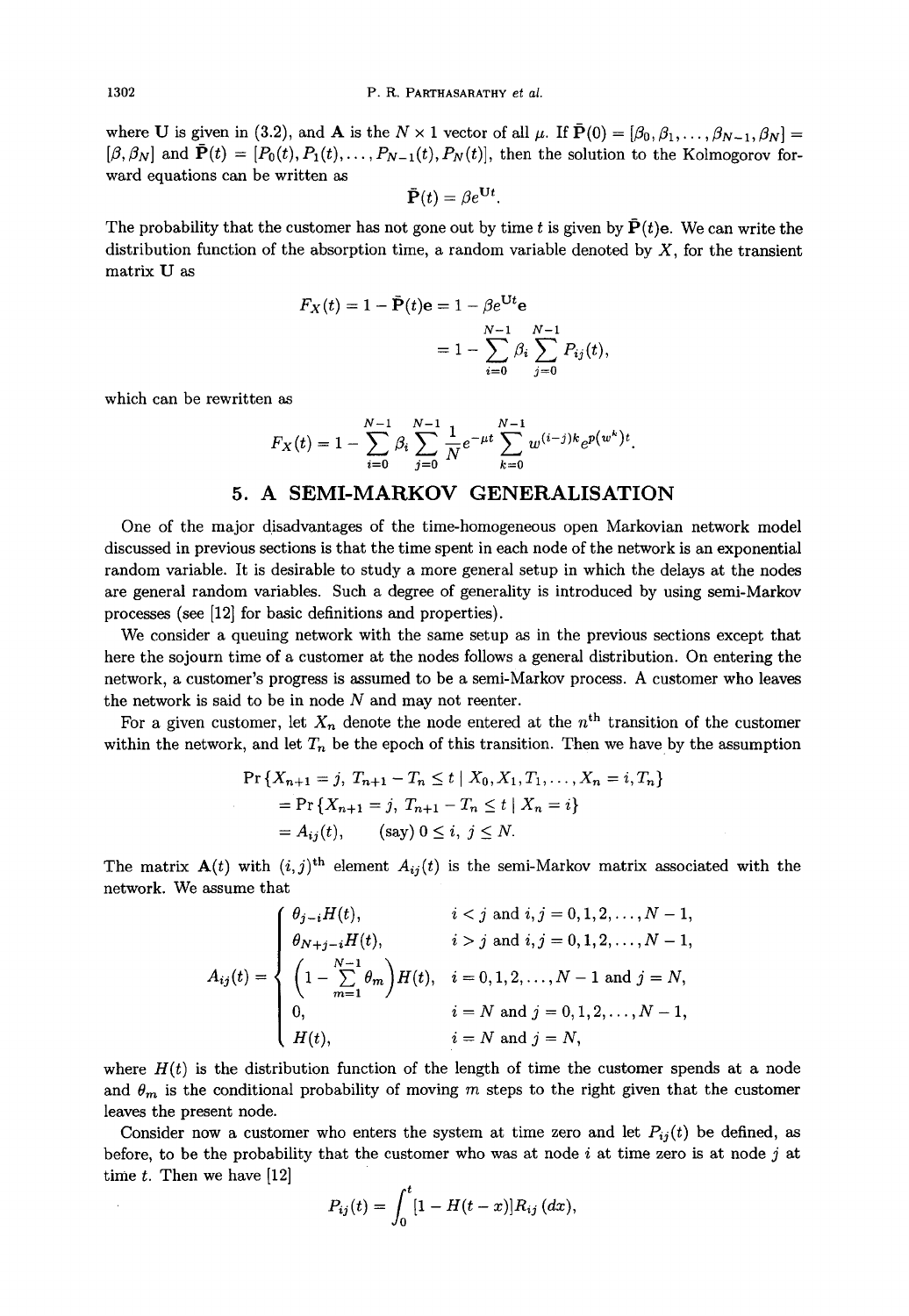where  $R_{ij}(x)$  is the  $(i, j)$ <sup>th</sup> element of

$$
\mathbf{R}(t)=\sum_{n=0}^{\infty}\mathbf{A}^{*(n)}(t),
$$

with  $\mathbf{A}^{*(n)}(t)$  defined as

$$
\mathbf{A}^{*(0)}(t) = \mathbf{I}, \qquad \mathbf{A}^{*(1)}(t) = \mathbf{A}(t), \qquad \mathbf{A}^{*(n)}(t) = \mathbf{A} * \mathbf{A}^{*(n-1)}(t),
$$

and

$$
\mathbf{A} * B_{ij}(t) = \int_0^t \sum_{l=0}^N A_{il}(t-x) B_{lj}(dx).
$$

In other words,

$$
R_{ij}(t) = \sum_{n=0}^{\infty} Q_{ij}^n(t),
$$

where

$$
Q_{ij}^{n}(t) = \Pr\{X_n = j, T_n - T_{n-1} \le t \mid X_0 = i\}
$$

Obviously,  $Q_{ij}^1(t) = A_{ij}(t)$  and

$$
Q_{ij}^0(t) = I_{ij} = \begin{cases} 1, & i = j, \\ 0, & i \neq j. \end{cases}
$$

The functions  $t \to R_{ij}(t)$  are called Markov renewal functions, and the collection  $\{R_{ij}, i, j =$  $0, 1, 2, \ldots, N\}$  of these functions is called a Markov renewal kernel.

The matrix  $\mathbf{A}(t)$  here is given by

$$
\mathbf{A}(t) = H(t) \begin{pmatrix} 0 & \theta_1 & \theta_2 & \cdots & \theta_{N-1} & 1 - \sum_{m=1}^{N-1} \theta_m \\ \theta_{N-1} & 0 & \theta_1 & \cdots & \theta_{N-2} & 1 - \sum_{m=1}^{N-1} \theta_m \\ \theta_{N-2} & \theta_{N-1} & 0 & \cdots & \theta_{N-3} & 1 - \sum_{m=1}^{N-1} \theta_m \\ \vdots & \vdots & \vdots & \ddots & \vdots & \vdots \\ \theta_1 & \theta_2 & \theta_3 & \cdots & 0 & 1 - \sum_{m=1}^{N-1} \theta_m \\ 0 & 0 & 0 & \cdots & 0 & 1 \end{pmatrix}
$$

$$
= H(t) \begin{pmatrix} \mathbf{C} & \mathbf{d} \\ \mathbf{0} & 1 \end{pmatrix},
$$

where  $C$  is the cyclic matrix of order  $N$  given by

$$
\mathbf{C} = \begin{pmatrix} 0 & \theta_1 & \theta_2 & \cdots & \theta_{N-1} \\ \theta_{N-1} & 0 & \theta_1 & \cdots & \theta_{N-2} \\ \theta_{N-2} & \theta_{N-1} & 0 & \cdots & \theta_{N-3} \\ \vdots & \vdots & \vdots & \ddots & \vdots \\ \theta_1 & \theta_2 & \theta_3 & \cdots & 0 \end{pmatrix},
$$

 $\bar{z}$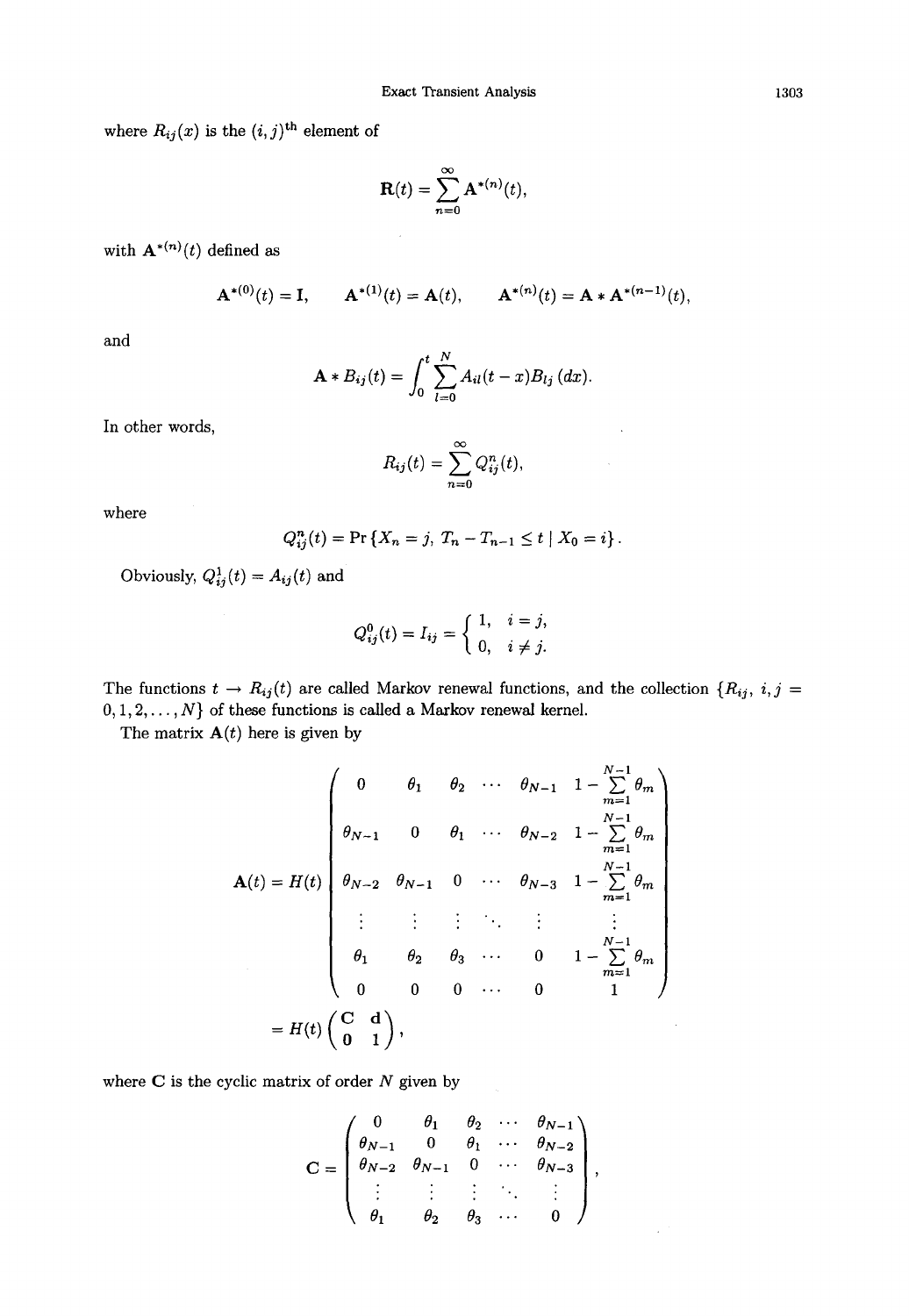and d is a column vector. In order to find  $R(t)$ , we first have to compute  $C<sup>n</sup>$  which, with the help of the representer polynomial  $r(x) = \theta_1 x + \theta_2 x^2 + \cdots + \theta_{N-1} x^{N-1}$  of the matrix **C**, can be simplified to

$$
C^{n} = \mathbf{F}^{*} \operatorname{diag} \left( (r(1))^{n}, (r(w))^{n}, \ldots, (r(w^{N-1}))^{n} \right) \mathbf{F}
$$

$$
= \frac{1}{N} \left( \left( \sum_{k=0}^{N-1} w^{(i-j)k} (r(w^{k}))^{n} \right) \right),
$$

where  $\mathbf{F}^*$  and w are as defined earlier. Using this result, we finally deduce that

$$
\mathbf{P}(t) = (1 - H(t)) * \mathbf{R}(t)
$$
\n
$$
= \begin{pmatrix}\nP_{00}(t) & P_{01}(t) & \cdots & P_{0,N-1}(t) & 1 - \sum_{m=1}^{N-1} P_{0m}(t) \\
P_{10}(t) & P_{11}(t) & \cdots & P_{1,N-1}(t) & 1 - \sum_{m=1}^{N-1} P_{1m}(t) \\
\vdots & \vdots & \vdots & \ddots & \vdots \\
P_{N-1,0}(t) & P_{N-1,1}(t) & \cdots & P_{N-1,N-1}(t) & 1 - \sum_{m=1}^{N-1} P_{N-1,m}(t) \\
0 & 0 & \cdots & 0 & 1\n\end{pmatrix},
$$

where, for  $i, j = 0, 1, 2, ..., N - 1$ ,

$$
P_{ij}(t) = \frac{1}{N} \sum_{k=0}^{N-1} w^{(i-j)k} \sum_{n=0}^{\infty} \left( r(w^k) \right)^n \int_0^t [1 - H(t-x)] H^{*(n)}(dx). \tag{5.1}
$$

The quantities  $P_{ij}(t)$  enable us to find the distribution function,  $G(t)$  (say), of the time spent in the network by a customer. Accordingly, we get

$$
G(t) = \sum_{i=0}^{N-1} \frac{\alpha_i}{\alpha} G_i(t)
$$
  
=  $1 - \sum_{i=0}^{N-1} \frac{\alpha_i}{\alpha} \sum_{j=0}^{N-1} P_{ij}(t).$ 

We let  $X(t)$  denote the number of customers in the network at time t. Then, by recognizing  $X(t)$ as the number of customers in an  $M/G/\infty$  queue with arrival rate  $\alpha$  and service time density function  $G(t)$ , for  $t > 0$ , we get

$$
\Pr\left\{X(t) = n \mid X(0) = 0\right\} = \frac{\left[\alpha \int_0^t [1 - G(x)] dx\right]^n}{n!} \exp\left\{-\alpha \int_0^t [1 - G(x)] dx\right\},\qquad(5.2)
$$

$$
n = 0, 1, 2, \dots
$$

We now consider the number of customers at node i at time t, say,  $X_i(t)$ . Let

$$
P_j(t) = \sum_{i=0}^{N-1} \frac{\alpha_i}{\alpha} P_{ij}(t), \quad \text{and}
$$
  

$$
M_j(t) = \alpha \int_0^t P_j(x) dx, \quad j = 0, 1, 2, \dots, N-1,
$$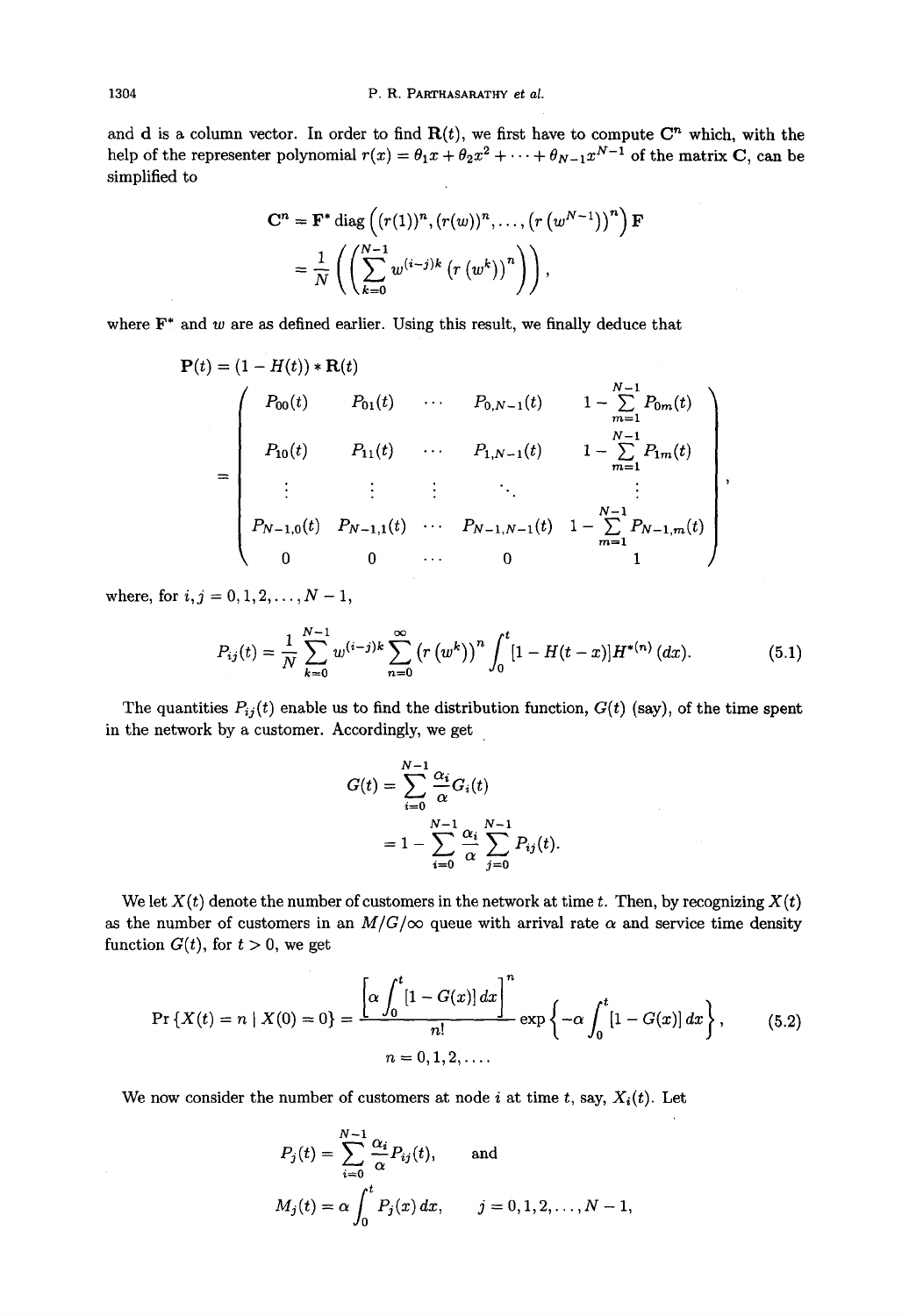as before. Then, for each  $t > 0$ ,  $X_0(t), X_1(t), \ldots, X_{N-1}(t)$  are independent random variables and  $X_i(t)$  has a Poisson distribution with parameter  $M_i(t)$ .

In order to find  $\lim_{t\to\infty} \Pr[X(t) = n]$ , we note that we must evaluate  $\int_0^{\infty} [1 - G(x)] dx$ . This, of course, is the mean first passage time to state N which we denote by  $\gamma$ . Let  $\Phi_i$  denote the mean first passage time to N starting in state i and let  $\Phi'$  denote the mean time spent in node i. Letting  $\Phi = (\Phi_0, \Phi_1, \ldots, \Phi_{N-1})^{\top}, \, \Phi' = (\Phi'_0, \Phi'_1, \ldots, \Phi'_{N-1})^{\top},$  and

$$
\Psi = \begin{pmatrix}\n0 & \theta_1 & \theta_2 & \cdots & \theta_{N-1} \\
\theta_{N-1} & 0 & \theta_1 & \cdots & \theta_{N-2} \\
\theta_{N-2} & \theta_{N-1} & 0 & \cdots & \theta_{N-3} \\
\vdots & \vdots & \vdots & \ddots & \vdots \\
\theta_1 & \theta_2 & \theta_3 & \cdots & 0\n\end{pmatrix},
$$

we have  $\Phi = (I - \Psi)^{-1} \Phi'$ , where  $[I - \Psi]^{-1}$  exists since the maximal eigenvalue of  $\Psi$  is less than 1. In our case, noting that the representer polynomial for the matrix  $[I - \Psi]$  is  $1 - r(x)$  ( $r(x)$  is the representer polynomial of  $C$  defined earlier), we obtain

$$
[I - \Psi]^{-1} = \left[ \mathbf{F}^* \text{ diag} \left( 1 - r(1), 1 - r(w), \dots, 1 - r \left( w^{N-1} \right) \right) \mathbf{F} \right]^{-1}
$$
  
=  $\mathbf{F}^* \text{ diag} \left( \frac{1}{1 - r(1)}, \frac{1}{1 - r(w)}, \dots, \frac{1}{1 - r(w^{N-1})} \right) \mathbf{F}$   
=  $\frac{1}{N} \left( \left( \sum_{k=0}^{N-1} w^{(i-j)k} \frac{1}{1 - r(w^k)} \right) \right).$ 

Clearly, now  $\Phi = \sum_{i=0}^{N-1} (\alpha_i/\alpha)\Phi_i$  and we see, as a corollary to result (5.2),

$$
\lim_{t\to\infty}\Pr[X(t)=n]=e^{-\alpha\Phi}\frac{(\alpha\Phi)^n}{n!},\qquad n=0,1,2,\ldots.
$$

We can use this result to determine the mean occupation time of the network. The system is occupied if there is at least one customer present in the system. Let  $\Theta$  denote the mean occupation time. As a two-state system, we have an alternating renewal process with "on" state having mean  $\Theta$  and "off" state having mean  $1/\alpha$ . Then

$$
\lim_{t \to \infty} \Pr[X(t) = 0] = \frac{1/\alpha}{\Theta + 1/\alpha}
$$

$$
= e^{-\alpha \Phi}
$$

which gives  $\Theta = (1/\alpha)[e^{\alpha \Phi} - 1].$ 

REMARK. If  $H(t) = 1 - e^{\sigma t}$ , letting  $\lambda_i = \sigma \theta_i$ ,  $i = 1, 2, 3, ..., N - 1$ , and  $\mu = \sigma (1 - \sum_{m=1}^{N-1} \theta_m)$ , it can be seen that this network reduces to the open Markovian network discussed in previous sections.

#### REFERENCES

- 1. G. Bolch, S. Greiner, H. deMeer and K.S. Trivedi, *Queueing Networks and Markov Chains,* John Wiley, New York, (1998).
- 2. J.H. Dshalalow, Editor, *Frontiers in Queueing: Models and Applications in Science and Engineering,* CRC Press, Boca Raton, FL, (1997).
- 3. N.M. van Dijk, *Queueing Networks and Product Forms: A Systems Approach,* Wiley, Chichester, (1993).
- 4. M. Lebah and J, Pellaumail, Transient behaviour for some Jackson networks, *Performance Evaluation* 17, 115-122, (1993).
- 5. P.J. Davis, *Circulant Matrices,* John Wiley, New York, (1979).
- 6. W. Whitt, Untold horrors of the waiting room: What the equilibrium distribution will never tell about the queue-length process, *Management Science* 29, 395-408, (1983).